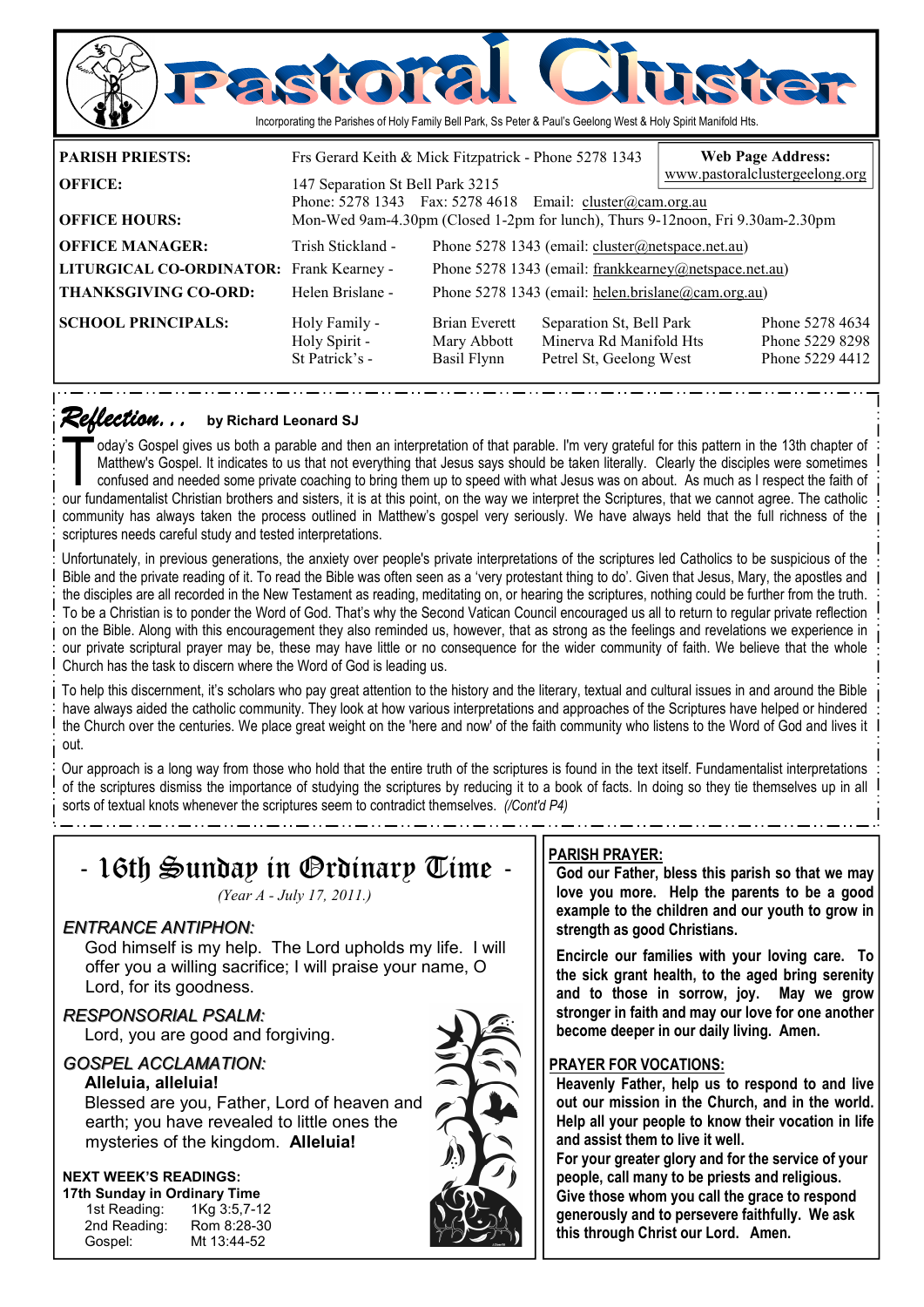# The Pastoral Cluster at Prayer

# WEEKEND MASSES:

**Holy Family, Bell Park: Holy Spirit, Manifold Hts: Ss Peter & Paul's, Geelong West:** *English… 8am and 9.30am (Sunday) 6.00pm Sat 5.00pm Sat* 

 *11am - 1st, 3rd & 5th Sundays 11am - 2nd and 4th Sundays 9.30am - Italian Mass at St Patrick's* 

*Croatian… 11.30am (1,3,4,5th Sunday), 12.30pm (2nd Sunday) - Slovenian…11.30am (2nd Sunday)* 

WEEKDAY MASSES:

| <b>Holy Family:</b>           | 9.15am Tues, 9.15am Thurs                                            |
|-------------------------------|----------------------------------------------------------------------|
| <b>Holy Spirit:</b>           | 9.00am Wed, 11am Fri and 9am Sat. Reconciliation after Saturday Mass |
| <b>Ss Peter &amp; Paul's:</b> | 7.30pm Thurs                                                         |
|                               |                                                                      |

**Grace McKellar Centre:** 10.15am - 1st, 3rd, 5th Tues; **Maryville Nursing Home:** 11am Tues; **Multicultural Centre:** 1.30pm - 1st Fri **Vincentian Village:** 3.00pm -Mon

## COMMUNAL PRAYER:

| Mon   | Holy Family Women's Prayer Group   |
|-------|------------------------------------|
| Tues  | <b>Meditation Group</b>            |
| Wed   | <b>Prayer of the Church</b>        |
| Wed   | Holy Family Women's Prayer Group   |
| Thurs | <b>Italian Prayer Group</b>        |
| Fri   | Adoration of the Blessed Sacrament |
| Fri   | <b>Divine Mercy</b>                |
| Sat   | Rosary                             |

**Mon...** *Holy Family Women's Prayer Group 10.00am Holy Family Community Centre*  **Tues...** *Meditation Group 5.30pm Holy Family Community Centre*  **Wed...** *Prayer of the Church Before 9am Mass Holy Spirit Church*  **Wed...** *Holy Family Women's Prayer Group 10.00am Holy Family Community Centre*  **Thurs...** *Italian Prayer Group 10.00am St Patrick's Chapel*  **Holy Spirit Church Fri...** *Divine Mercy 3.00pm Holy Spirit Church*  **Sat...** *Rosary After 9am Mass Holy Spirit Church* 

### **OUR LADY'S STATUE:**

 **July 18:** McMahon family, 301 Church St

*If anyone would like to have our Lady's Statue or if you could spare an hour a month to help Tina Montalto, ph 5278 9314.* 

## **AS A COMMUNITY WE PRAY FOR:**

## **RECENT DEATHS:** -

**ANNIVERSARIES:** William Vickers, Mate Tomljanovic, Hilda Smith, Cosimo Nadile, Domenico Fama, Martin Kenny, Maria & Amirando Zanardo

**BAPTISMS:** Millie Dalbosco, Liam Welch (HS)

**PRAY FOR THE SICK:** Bernie Dalton, Florence Williams, Pasha Alden, Wendy Commons, Margaret Donaghy, Maria Law, Peter Farrar, Doris Boyle, Heidi Maguire, Joan Bellew, Kate Jennings, Nevenka Juraga, Felix Capicchiano, Dianne Rickey, Liam Shay, Regina Starcevic, Joseph Escorse, Gillian Henry, Anthony Dunn, John O'Neill, George Carmody

*(Please note: After approx five weeks names will be deleted from the sick list -* 

## **ROSTER FOR NEXT SUNDAY, JULY 24, 2011.**

(4th Sunday of the Month**)** 

**HOLY FAMILY 8.00AM 9.30AM** Commentators **F** O'Neill **M** Lukesic Lectors L Kelly **Contained A L Kelly** M Baird, P Gizycki Welcomers L&E Kelly **E Glynn** 

### **HOLY SPIRIT: 6.00PM**

**Commentators** Projectionist T McShanag

Lectors E Cotter, P Dickson Special Ministers C McShanag, G Harrison, E Cotter Welcomers M Brown, D McFarlane

Readers **G** Tolan Projectionist **R** Zarb

# **Ss PETER & PAUL'S:** 5.00PM<br>
Commentators A Henderson M Folev

**Commentators** A Henderson M Foley

Special Ministers L Sells, E Kelly, B McFarlane D Lunn, P McBride, J McMahon, C Simpson, V Resciniti

Special Ministers **A Henderson, G Tolan, Dean Dougherty** H&M Broekman, D Dougherty, M Mirabile, M Foley, J Gailius Welcomers **R&K Maddalena** M Broekman, D Dougherty, D Lipinski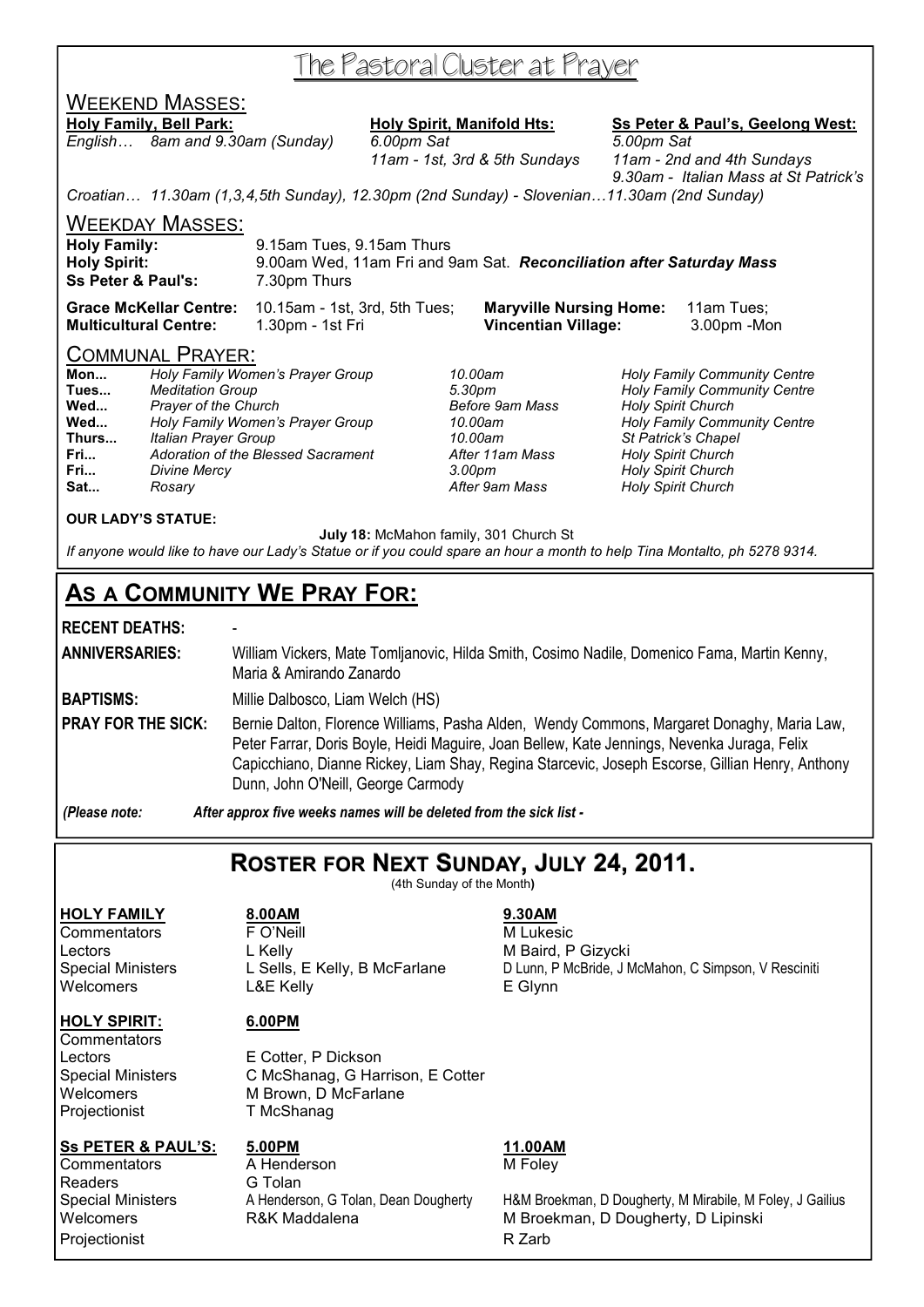## Recurring Activities in the Cluster:

| Holy Family Casserole lunch -<br>Holy Family Women's Group -<br>St Vincent de Paul - | Third Sunday of each month at the Community Centre from 12noon a Casserole lunch BYO to share<br>First Monday evening of each month at the Community Centre 7.00pm<br>Holy Family meet 1st and 3rd Tuesdays at the Community Centre, 7.30pm<br>Ss Peter & Paul's meet 4th Thursday 2pm in the Small Hall<br>Holy Spirit meets 1st and 3rd Tuesdays 7.00pm in Holy Spirit Hall |                                                                    |  |
|--------------------------------------------------------------------------------------|-------------------------------------------------------------------------------------------------------------------------------------------------------------------------------------------------------------------------------------------------------------------------------------------------------------------------------------------------------------------------------|--------------------------------------------------------------------|--|
| <b>Baptism Preps -</b>                                                               | 2nd and 4th Mondays 7.30pm in the Community Centre                                                                                                                                                                                                                                                                                                                            |                                                                    |  |
| Children's Liturgy -                                                                 | Holy Family -                                                                                                                                                                                                                                                                                                                                                                 | 1st and 3rd Sunday at 9.30am Mass (during school term)             |  |
|                                                                                      | Holy Spirit -                                                                                                                                                                                                                                                                                                                                                                 | 1st and 3rd Sundays at 11am Mass (during school term)              |  |
|                                                                                      | Ss Peter & Paul's-                                                                                                                                                                                                                                                                                                                                                            | 2nd and 4th Sunday at 11.00am Mass (during school term)            |  |
| Playgroup -                                                                          | Holy Spirit School -                                                                                                                                                                                                                                                                                                                                                          | Monday 9.30am-11.30am. 0-3 years Indoor/outdoor play. Ph 5229 8298 |  |
| <b>Manifold CWL -</b>                                                                | Holy Spirit Hall, First Tuesdays in the month                                                                                                                                                                                                                                                                                                                                 |                                                                    |  |
| Italian Mass -                                                                       | First Thursday of the month in St Patrick's Chapel                                                                                                                                                                                                                                                                                                                            |                                                                    |  |
| <b>Catholic Deanery Solo Group -</b>                                                 | Dinner at Desma's every 1st Tuesday of the month at 6.30pm. Bookings phone 5278 2712.                                                                                                                                                                                                                                                                                         |                                                                    |  |
| Ss Peter & Paul's Luncheon -                                                         | Second Sunday of each month, 12noon in the small Hall.                                                                                                                                                                                                                                                                                                                        |                                                                    |  |
| <b>Catholic Diners' Club -</b>                                                       | Second Tuesday of each month, 6pm at Dromoland. Dinner & Guest speaker. Ph Terry on 5221 7339                                                                                                                                                                                                                                                                                 |                                                                    |  |

*If you wish to know more about these groups, as well as about our Sacramental Program for children in non-Catholic schools, our Baptism and Wedding procedures, our Partnership with the Columbans in the Philippines and so on, please visit our webpage: www.pastoralclustergeelong.org*

# $\Leftrightarrow$  Cluster News  $\Leftrightarrow$

## **LITURGY IN THE CLUSTER:**

Recently the Archbishop responded to the **Pastoral Cluster at Prayer** - a front page article over two weeks on proposed changes to some of the ritual actions of worship in the Pastoral Cluster. The Archbishop said to be consistent with the mind of the Universal Church, the following needs to occur.

- The place of greeting is only at the **Sign of Peace** rather than prior to the beginning of Mass.
- ♦ The brief announcements are to be at the end of Mass, after the **Prayer of Communion** and before the **Final Blessing** rather than prior to the start of Mass.
- The Responsorial Psalm is to be done either from the Cantor's position or, if read, it may also be done from the lectern.
- The **Prayer of the Faithful Intentions** to be read from the ambo (the secondary lectern) or from a suitable place facing the people.
- The Extraordinary Ministers of the Eucharist (Special Ministers) are to come to the Altar only after the Priest has received Holy Communion.

On your behalf I thank the Archbishop for his liturgical and pastoral guidance in this matter.



## **RELAY FOR LIFE 2012:**

Parishioners who register for the 2012 Relay for Life Event before the end of July this year, will be entered in a Lucky Draw for a \$750 Voucher for Coles, Myers or Bunnings. Registration forms available after Mass or at the Cluster Office. Must be returned before **July 27!** 

|                                                        | 01 at the Gradtor Grildo. Inidot bo rotarrioa bororo <b>cary E</b> r I                                                                                                |                                             |  |  |
|--------------------------------------------------------|-----------------------------------------------------------------------------------------------------------------------------------------------------------------------|---------------------------------------------|--|--|
| A VOCATION<br>VIEW:<br>There are many<br>weeds growing | <b>VINNIES BLANKET APPEAL:</b> Going to the Geelong v Melbourne game on Saturday<br>30th July at Skilled Stadium? Why not bring a new doona or good used blankets and |                                             |  |  |
| with the wheat                                         |                                                                                                                                                                       | coats for <b>Vinnies Blanket</b><br>Appeal? |  |  |
| in our lives.                                          | <b>STEWARDSHIP CORNER - Thoughts on Giving</b>                                                                                                                        | Vinnies volunteers will accept donations    |  |  |
| <b>Sometimes the</b>                                   | "The kingdom of heaven may be likened to a man                                                                                                                        | outside the main gate and items will be     |  |  |
| weeds strangle                                         | who sowed good seed in his field. He who sows<br>good seed is the Son of Man, the field is the world,                                                                 | used to re-settle homeless people and       |  |  |
| our growth, or                                         | the good seed the children of the Kingdom."                                                                                                                           | refugees in the Geelong Region.             |  |  |
| prevent us from                                        | (Mt 13:24,37-38)                                                                                                                                                      |                                             |  |  |
| hearing clearly                                        | As children of God, we are all 'good seeds',                                                                                                                          |                                             |  |  |
| God's voice.                                           | blessed by God with the potential to accomplish                                                                                                                       | <b>VOLUNTEER - ST VINCENT DE PAUL:</b>      |  |  |
| We need time                                           | much good in this world. We fulfill God's plan for                                                                                                                    | Can you assist with the bread run on July   |  |  |
| to reflect on                                          | us when we share our unique talents and our                                                                                                                           | 27 and August 24 and 31? Please call Sr     |  |  |
| the garden of                                          | financial gifts to build up God's kingdom.                                                                                                                            | Concepta on 5277 3620 / 0421 470 490.       |  |  |
| our life.                                              | Through our stewardship we blossom!                                                                                                                                   | Your support would be greatly appreciated.  |  |  |